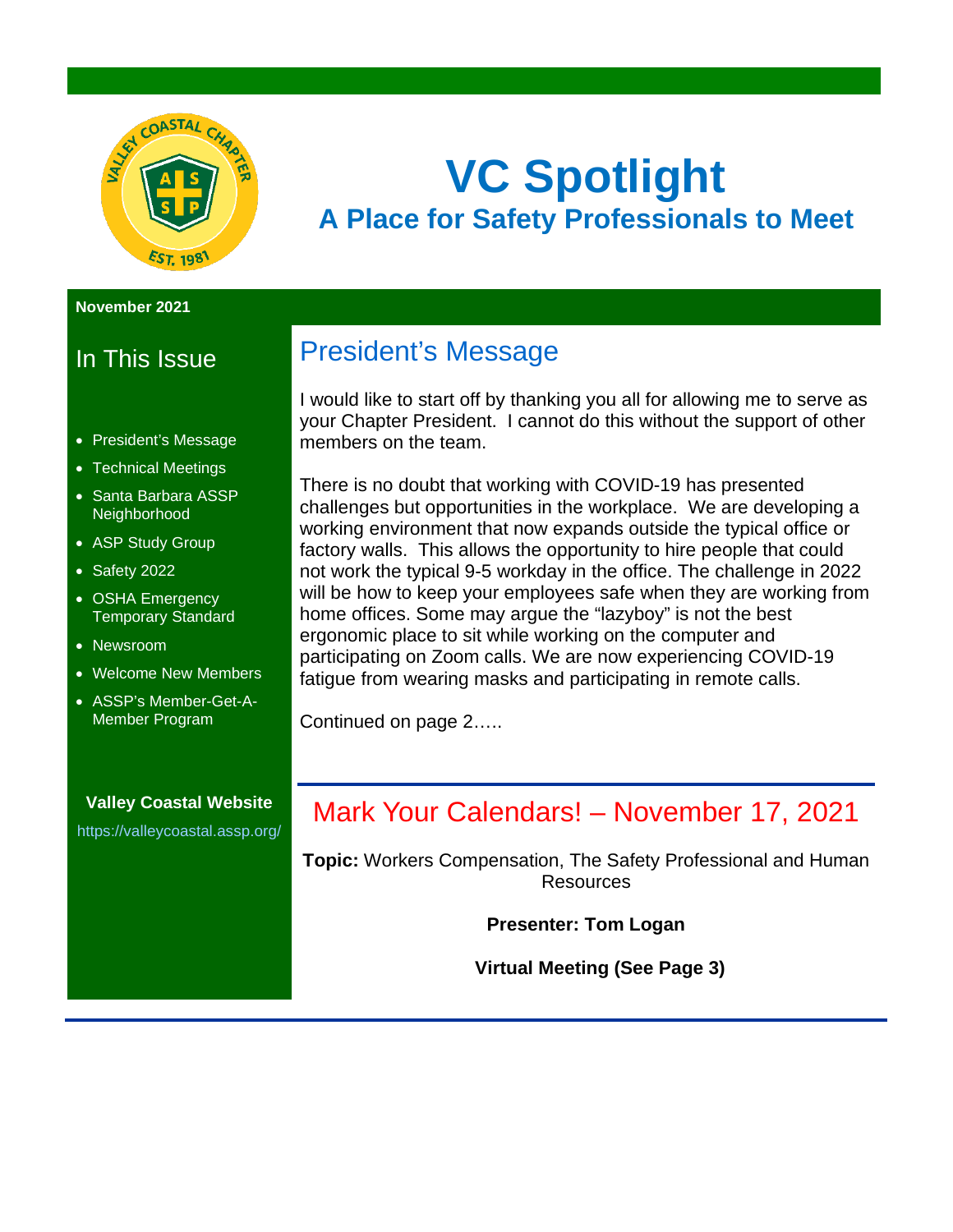## President's Message (continued from page 1)

To help educate you on these new challenges, our technical meeting subject matter experts have focused on how to address these issues. We encourage you to participate in these calls. Our October technical call was an update from Cal/OSHA, Consulting Division on the new COVID-19 guidelines.

We are off to a fantastic start with technical meeting in September, October, and November. With 0.2 CEU's for the October and November Meetings and will continue to offer CEU's for all our technical/development meetings in the future. We want to hear from you on what topic you would like us to organize.

Our ASP Study Group is up and running with scheduled meetings throughout the fall and winter. For more information, visit our website at: [valleycoastal.assp.org.](http://valleycoastal.assp.org/) This study group is not only for those that are working toward earning their ASP, but all members that want to lean about a specific topic. If you are knowledgeable in a particular safety area and would like to share this let us know so we can add you to the ASSP Study Group.

Our chapter spans a very large geographical area; (San Fernando Valley, to Vandenberg Air Force Base to Edwards Air Force Base. To include all of our chapter members, we will be looking to set up more networking opportunities through "Neighborhoods" in the Valley Coastal area. This will allow members closer to each other to meet and network.

Our goal is to start to have face to face meetings in 2022, but that will depend on the pandemic. These meetings will also be hosted on ZOOM to reach all our members.

The Valley Coastal Chapter is here to assist you with your safety challenges. One key benefit of joining the ASSP is access to the vast knowledge base of our members. If you have issues, we will try to link you up with someone in the chapter to help guide you.

We are looking toward an in-person Holiday meeting in December. That will include an opportunity to donate holiday spirit to a local charity. Look for more information via email or an update to our web page, [valleycoastal.assp.org.](http://valleycoastal.assp.org/)

Ross Kocern President Valley Coastal Chapter president@valleycoastal.assp.org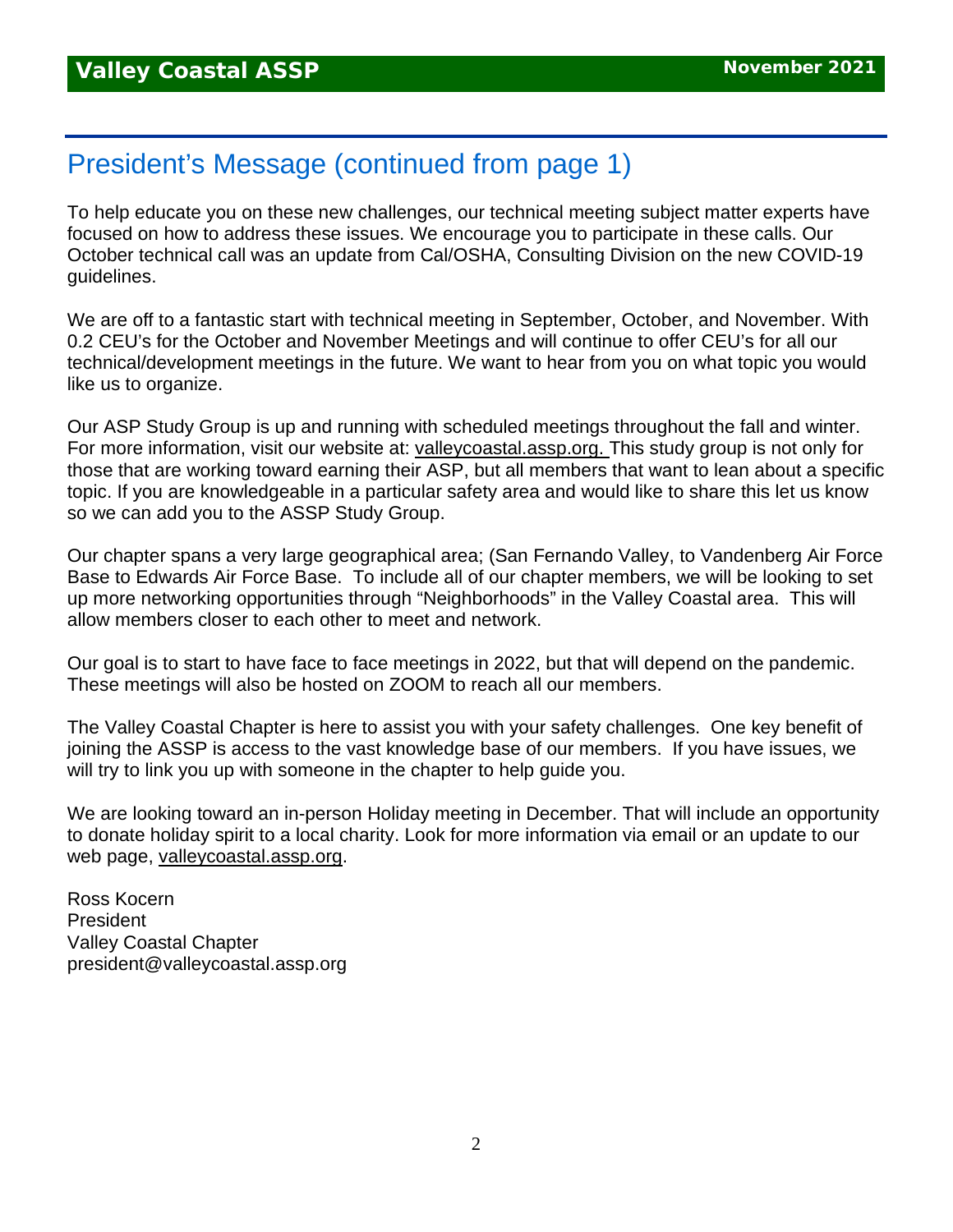## November Virtual Technical Meeting

November 17, 2021, 9:00 a.m. – 10:30 a.m.

**Topic** Workers' Compensation, the Safety Professional and Human Resources

This presentation is designed to give the Safety professional a basic understanding of the Workers' Compensation system. Including what it covers, the benefits, the financial impact on a company and effective teamwork with Human Resources managing the Return to Work Process.

- Understanding the Basic WC rules will improve your assistance to Human Resources and the cost saving associated with an effective Return to Work Program
- Understanding the cost of workers comp can help you show how safety programs save bottom line dollars.

Note: Attendees for this session will earn .2 CEU's

**Speaker** Tom Logan

Tom Logan has over 30 years of assisting companies of all sizes develop and enhance their Workers' Compensation Management programs by providing effective and practical suggestions to reduce the frequency and cost of workplace injuries. His field work and management experience has honed his presentation skills to effectively get the safety message to employees and



management. He has given back to his profession through his participation and leadership in his local chapter of the American Society of Safety Professionals.

## **CLICK HERE TO [REGISTER](https://us02web.zoom.us/meeting/register/tZUvfuGurTIrEtSOrtMeEIMUAYCKLmmB-Zu2) NOW**

For more information: **[Valley Coastal Chapter ASSP Virtual Technical Meeting –](https://valleycoastal.assp.org/events/valley-coastal-chapter-assp-virtual-technical-meeting-9/) ASSP Valley Coastal Chapter**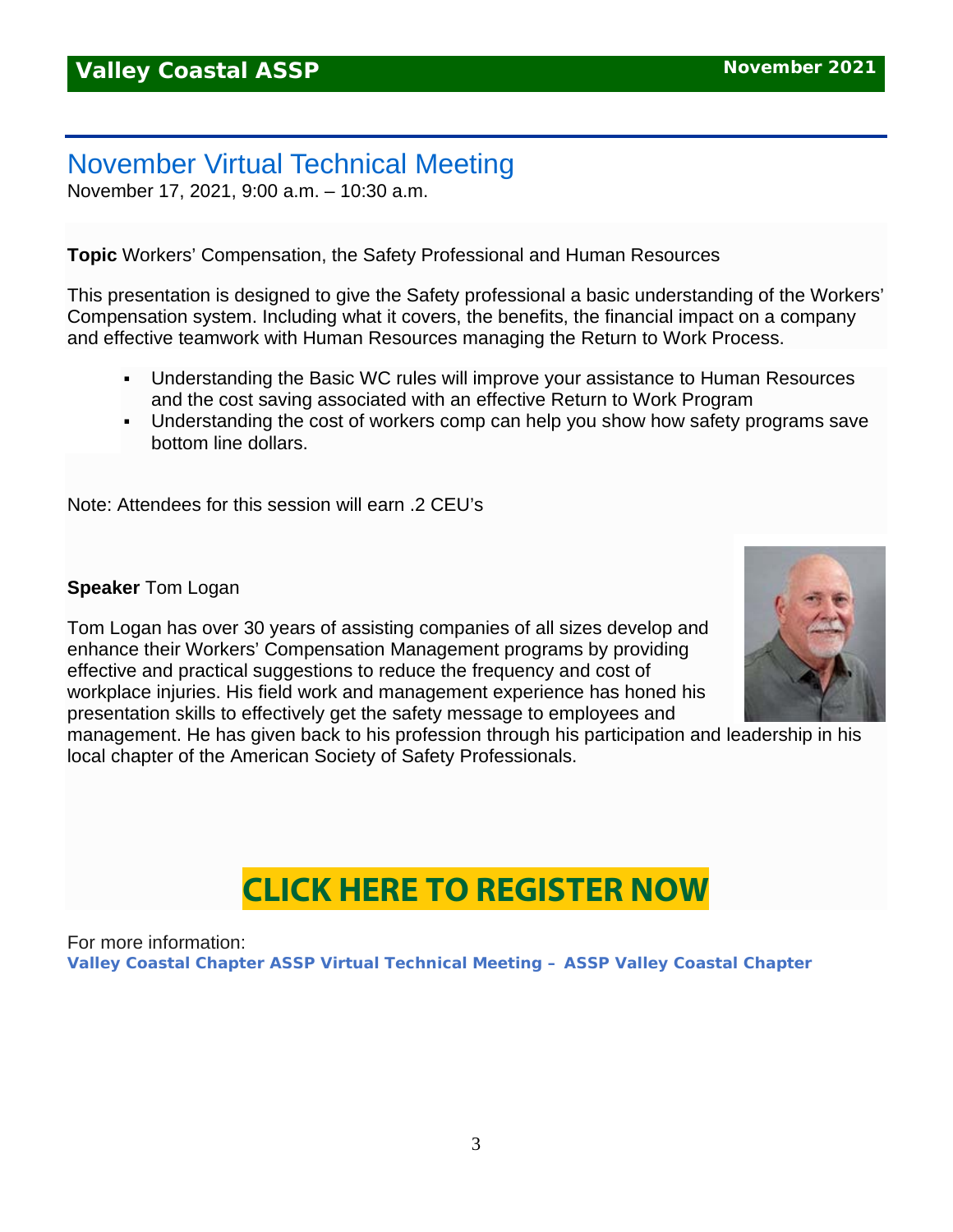## Santa Barbara ASSP Neighborhood

#### **Introducing the Santa Barbara Neighborhood of the Valley Coastal Chapter ASSP**

In our chapter surveys, one of the top reasons indicated for joining the ASSP has been to "expand your local network of safety professionals". In order to facilitate this, we are setting up a few neighborhood groups to allow members to meet other local safety professionals.

J.B. Quigley will coordinate our first neighborhood for the Santa Barbara area. Please send an email to [president-elect@valleycoastal.assp.org](mailto:president-elect@valleycoastal.assp.org) for more information on joining this networking opportunity.

If you are interested in developing a Chapter Neighborhood in the San Luis Obispo area, send an email to [president-elect@valleycoastal.assp.org](mailto:president-elect@valleycoastal.assp.org) and provide your contact information.

I hope you will take advantage of this opportunity to meet fellow safety professionals, and who are most likely dealing with similar challenges

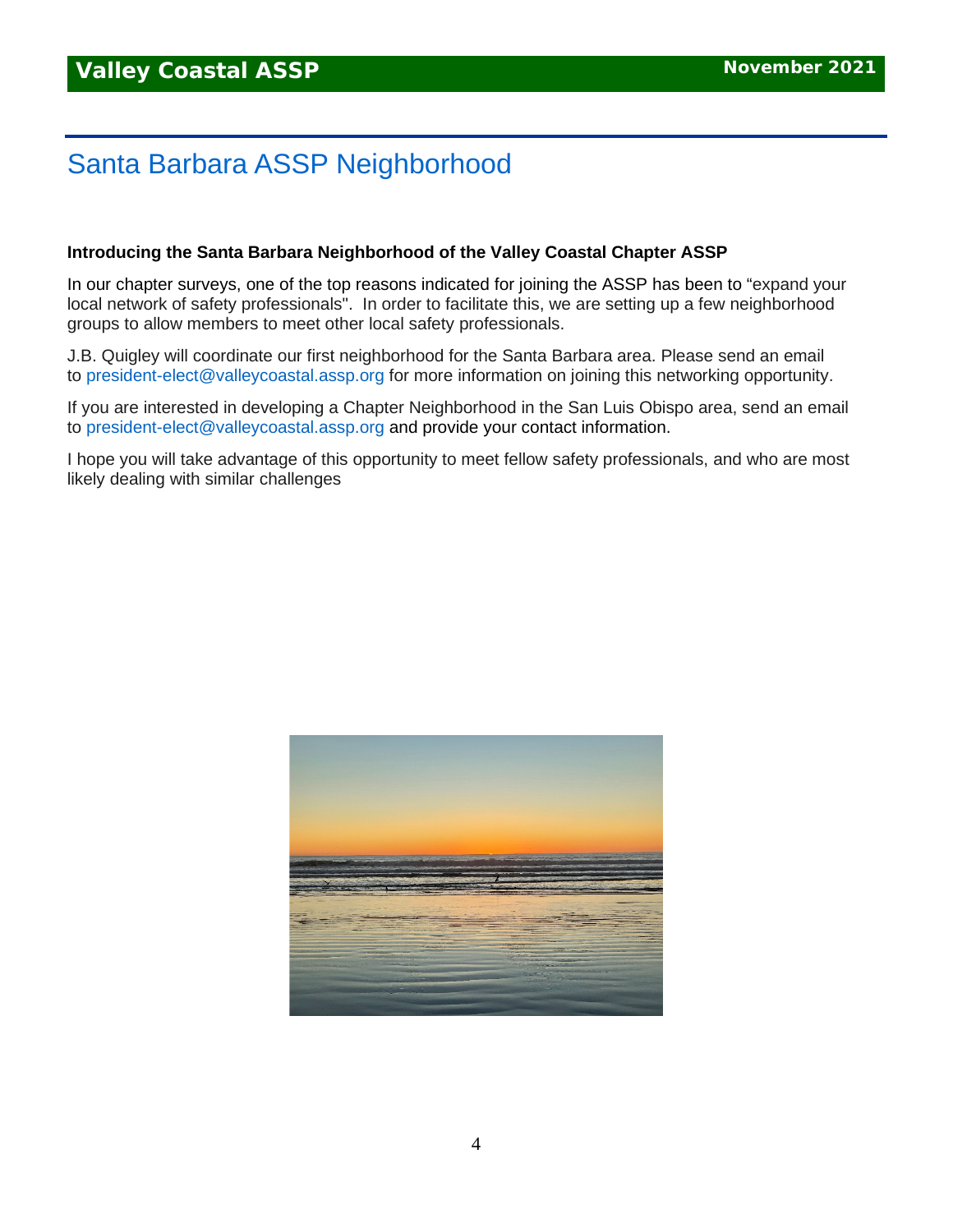## ASP Study Group

The Valley Coastal Chapter ASSP has started an ASP/CSP Study Group! The sessions started in September and will continue bi-weekly through December. Future dates are listed here:

Online Study Sessions

September 16, 30 October 7, 21 November 4,18, 23 December 2, 16, 30

All sessions start at 5:30 p.m.

The topics to be reviewed are Science & Math, Science & Physics, Safety Management, Ergonomics, Fire Prevention, Emergency Response Management, Industrial Hygiene & Occupational Health, Environmental Management, Training Education and Communications and Law and Ethics.

All meetings will be held via Zoom and the invites will be sent out as the schedule is finalized. The first session is scheduled for September 16, 2021, at 5:30 PM and will begin with Law and Ethics.

To join the study group send an email to [president-elect@valleycoastal.assp.org](mailto:president-elect@valleycoastal.assp.org) with the Subject ASSP Study Group and include your name, phone number, email address and the date you are planning to take the exam.

# $\mathbf{BCSP}$  Board of Certified<br>Safety Professionals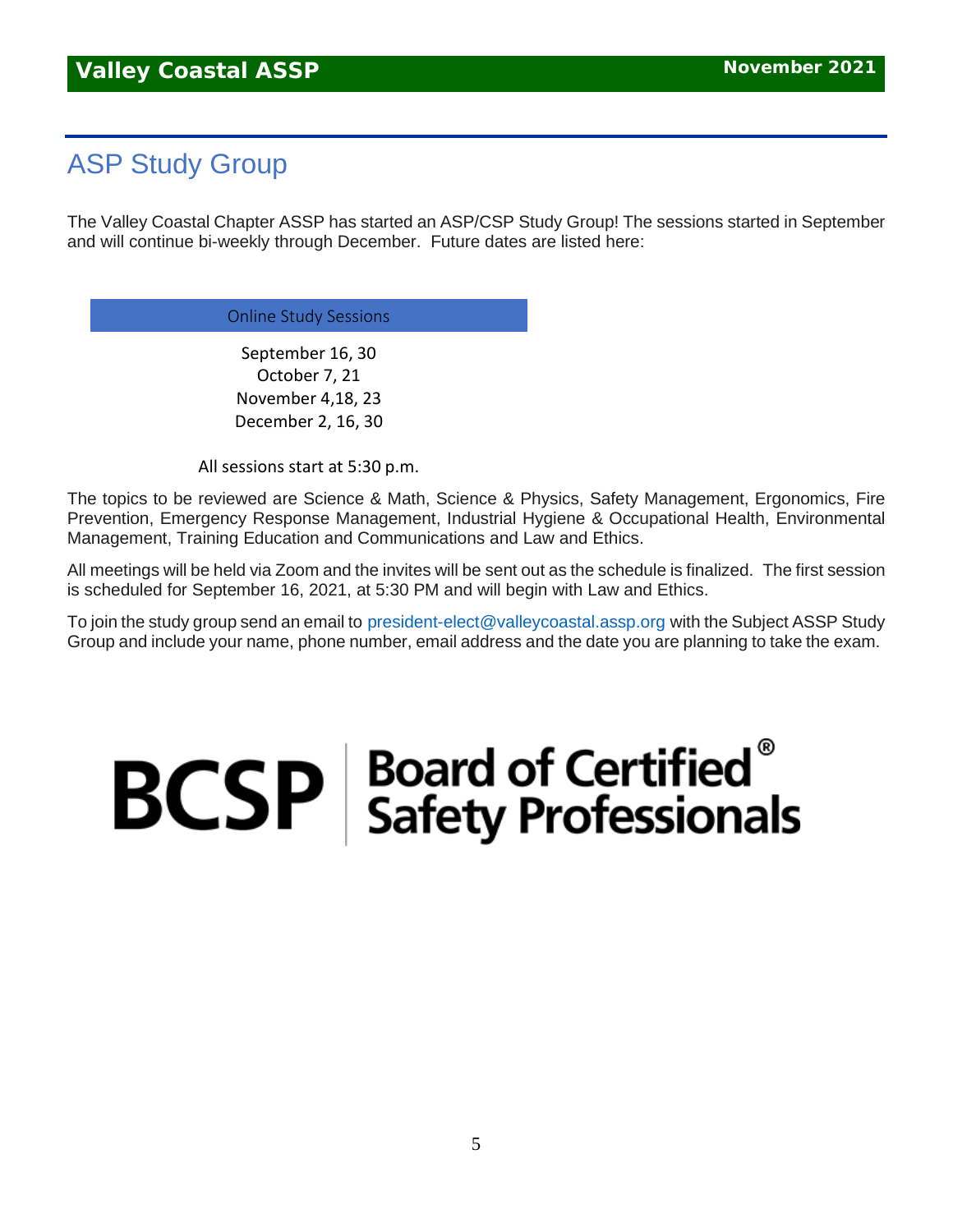## Safety 2022 Conference and Expo

Registration is now open for ASSP's 60<sup>th</sup> Annual Event

The American Society of Safety Professionals is excited to announce a dynamic format for our 2022 annual conference and expo, along with a new date and location. You can expect an unmatched conference experience that is mindful of the public safety and health challenges we continue to face due to the pandemic. Get the high-quality professional content you expect from ASSP, with new ways to learn and engage both online and in person.



For More Information, Visit: htps://safety.assp.org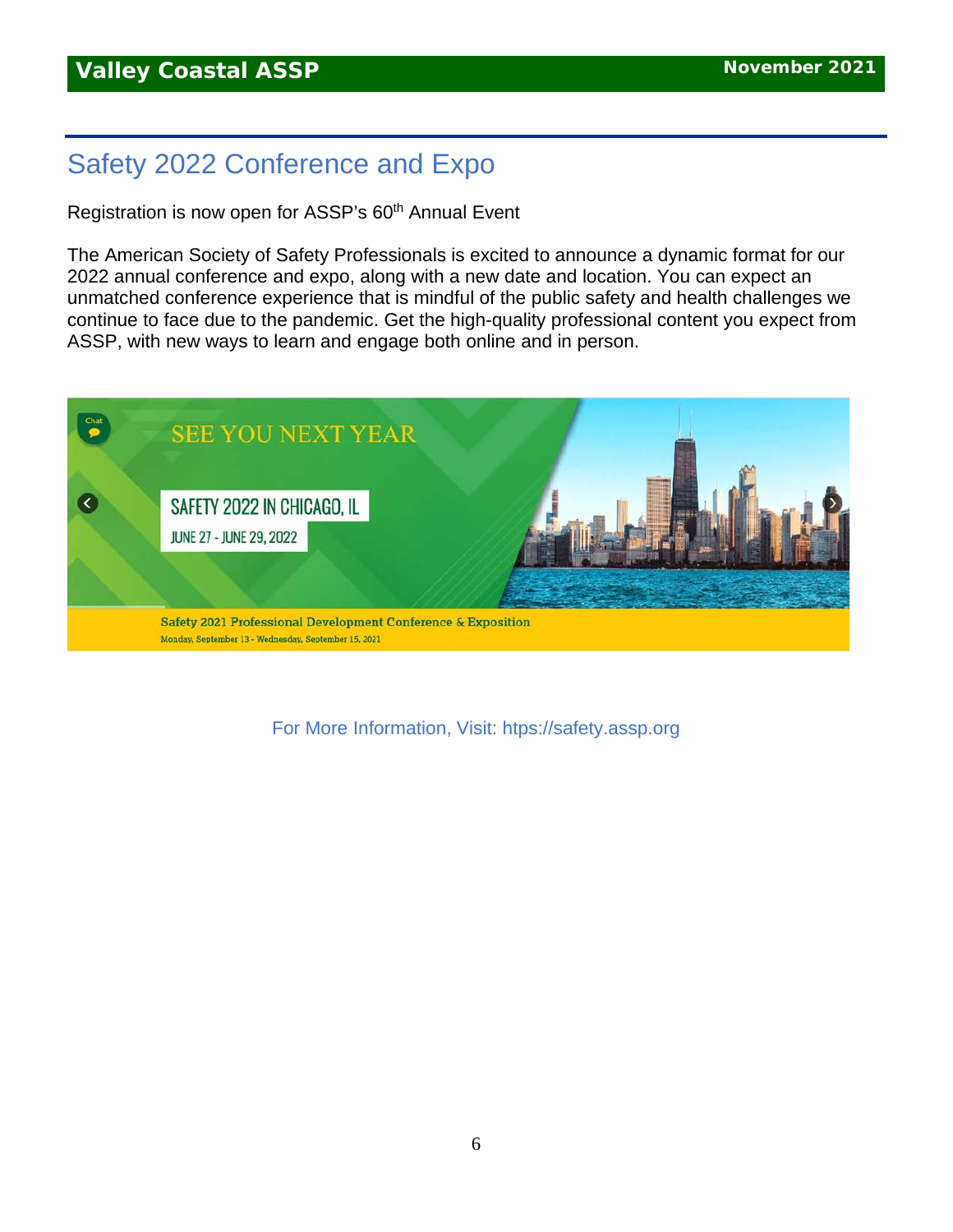## OSHA releases COVID-19 Emergency Temporary Orders

On Thursday, November 4, the Occupational Safety and Health Administration filed an emergency temporary standard (ETS) in the office of the Federal Register regarding COVID-19 vaccination and testing. The rule establishes federal requirements for vaccination and testing for employees of large employers (100 or more employees). The deadline for implementation is January 4, in line with previous requirements for healthcare workers and employees of federal contractors.

#### **Who is Affected?**

The ETS covers private employers with 100 or more employees as well as state and local government employers in states with OSHA approved state plans. The ETS does not cover those who are covered under the guidance for federal contractors and subcontractors or those impacted by the previously issued Healthcare ETS.

California must adopt requirements that are at least as effective as federal OSHA's requirements. There are also exceptions to the ETS for employees within the affected employers. Employees who do not report to a workplace where other workers are present, those who work from home of those work exclusively outdoors will not be covered by the ETS.

#### **What is Required?**

Impacted employers must:

- Develop and implement a mandatory vaccination policy and/or weekly COVID-19 testing and face mask policy.
- Determine vaccination status of all employees by obtaining proof of vaccination and maintain a roster of these employees.
- Support vaccination by allowing employees up to four hours of paid time to receive each vaccination dose and reasonable paid suck leave to recover from any side effects of the vaccine.
- Ensure testing of unvaccinated employees occurs at least weekly (in the workplace at least one a week) within 7 days before returning to work if away for a week or longer.
- Require employees to notify you of a positive COVID-19 test.
- Remove employees with positive tests from the workplace.
- Ensure unvaccinated employees wear face masks when indoors.
- Provide information in language and literacy levels accessible to each employee.

For more information, or for instructions on how to submit comments on the ETS, visit:

#### <https://www.osha.gov/coronavirus/ets2> or,

#### [OSHA Issues Emergency Temporary Standard on Vaccination and Testing \(assp.org\)](https://www.assp.org/news-and-articles/osha-issues-emergency-temporary-standard-on-vaccination-and-testing)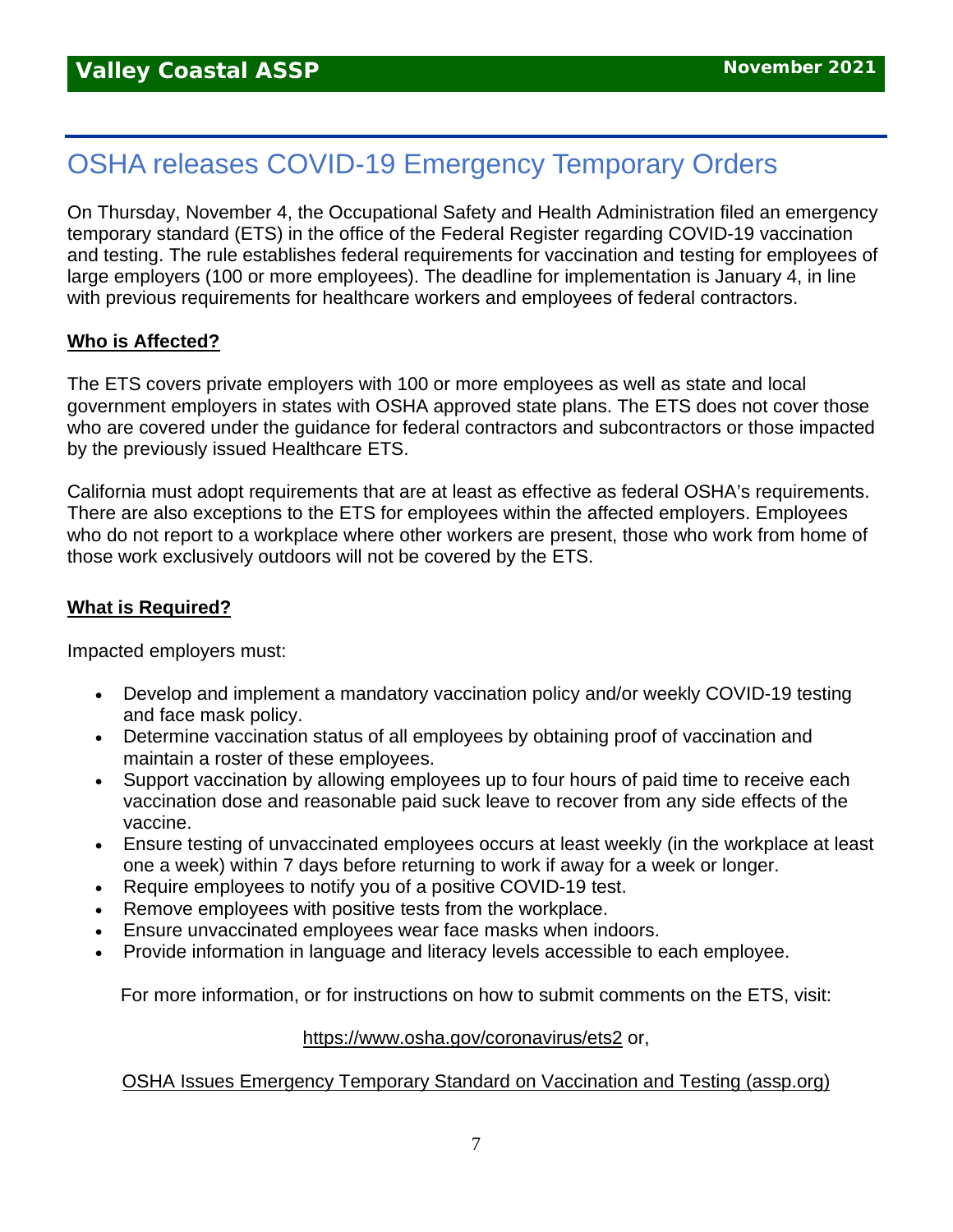## Newsroom

The American Society of Safety Professionals is your source for insights on trends in the safety profession, including developments in safety management, worker safety, government and regulatory affairs and standards.

#### **ASSP Looks Forward to Working with the New Head of OSHA**

PARK RIDGE, IL — The American Society of Safety Professionals (ASSP), the world's oldest professional safety organization, is pleased to learn of Monday's U.S. Senate confirmation of Doug Parker to lead the Occupational Safety and Health Administration (OSHA) as the 13th assistant secretary of labor.

"This leadership role was unoccupied for too long, and the position is more important than ever given the workplace safety challenges created by the pandemic and the continuing evolution of how work is performed," said ASSP President Brad Giles, P.E., CSP, STS, FASSP, GIOSH. "We recognize that Doug is a strong proponent of protecting workers and believe his public policy experience will help OSHA. We look forward to working with Doug and his staff on many occupational safety and health issues."

Founded in 1911, ASSP represents 36,000 occupational safety and health professionals worldwide in advancing safety in every industry. The Society is encouraged that the new head of OSHA is a longtime safety leader and advisor who plans to tackle national occupational safety and health challenges that are in line with others he has faced in his professional career, such as protecting workers from COVID-19 exposure and addressing the leading causes of workplace injuries and fatalities.

"It's vital to understand the risks people confront every day on the job and to recognize that these risks often have life-and-death implications," Giles said. "Workplace fatalities are preventable."

Moving forward, ASSP pledges to work with Parker and his staff in a shared mission of ensuring safe and healthy conditions for the nation's workforce. ASSP recently updated its OSHA guidance document, ["A Blueprint for Occupational Safety and Health Reform,](https://www.assp.org/docs/default-source/default-document-library/osha-blueprint_spring-2021.pdf?sfvrsn=1b0b8547_2)" that the Society first created in 2017.

#### **Three Keys to Preventing Serious Injuries and Fatalities**

In 2019, 5,333 workers lost their lives as a result of work-related injuries, the highest number of workplace fatalities since 2007. Keep these three keys in mind to help prevent serious injuries and fatalities at your organization. **For more information, [CLICK HERE.](https://www.assp.org/news-and-articles/three-keys-to-preventing-serious-injuries-and-fatalities)**

**[Click here to visit the ASSP Newsroom for more update to news and articles!](https://www.assp.org/news-and-articles/oh-the-places-you-can-go-how-volunteering-improves-your-career)**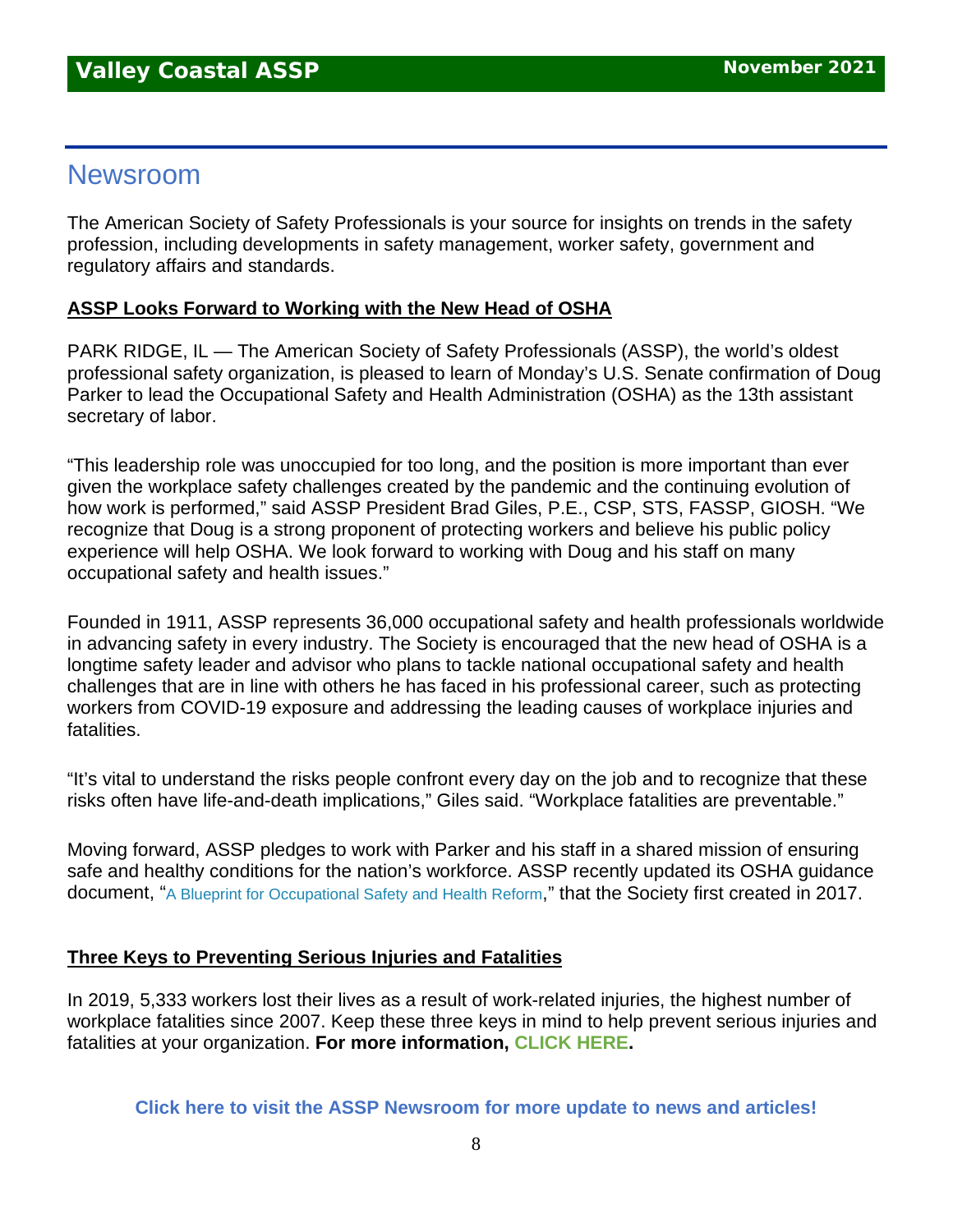## Welcome New Members

Joining our Chapter this Year, July 1 through September 30, 2021

#### July 2021

- Tom Fitzgerald Mechanix Wear LLC
- Austin Watts

#### August 2021

- 
- 
- Geri Ana Segovia **Calavo Growers**, Inc.
- Antonio Vladic **Avantor / Nusil**

#### September

- Scott Arvin **Amgen, Inc.**
- Connie Brown **Amgen, Inc.**
- Patrick Campos **Amgen, Inc.**
- Alyssa Ruiz **Amgen**, Inc.
- Lydia Davila **Amgen**, Inc.
- Nycole Garcia **Amgen, Inc.**
- Brandi Starjack **Amgen Inc**
- Markian Stec **Amgen Inc**
- Cheng Vang Amgen Inc
- Erika Centeno LA DWP
- 
- 
- 
- 
- Leah Speranza Pharmavite
- Chad Tapie **US Navy**

• Jacob Alaniz **Rescue Mission Alliance** • Cindy Candelario **Reiter Affiliated Companies** 

• Michael Manning **Imerys Filtration Minerals Inc** • Vindi Ndulute Imerys Filtration Minerals Inc • Lorie Ries **Imerys Filtration Minerals Inc** • Jared Watts **Imerys Filtration Minerals Inc**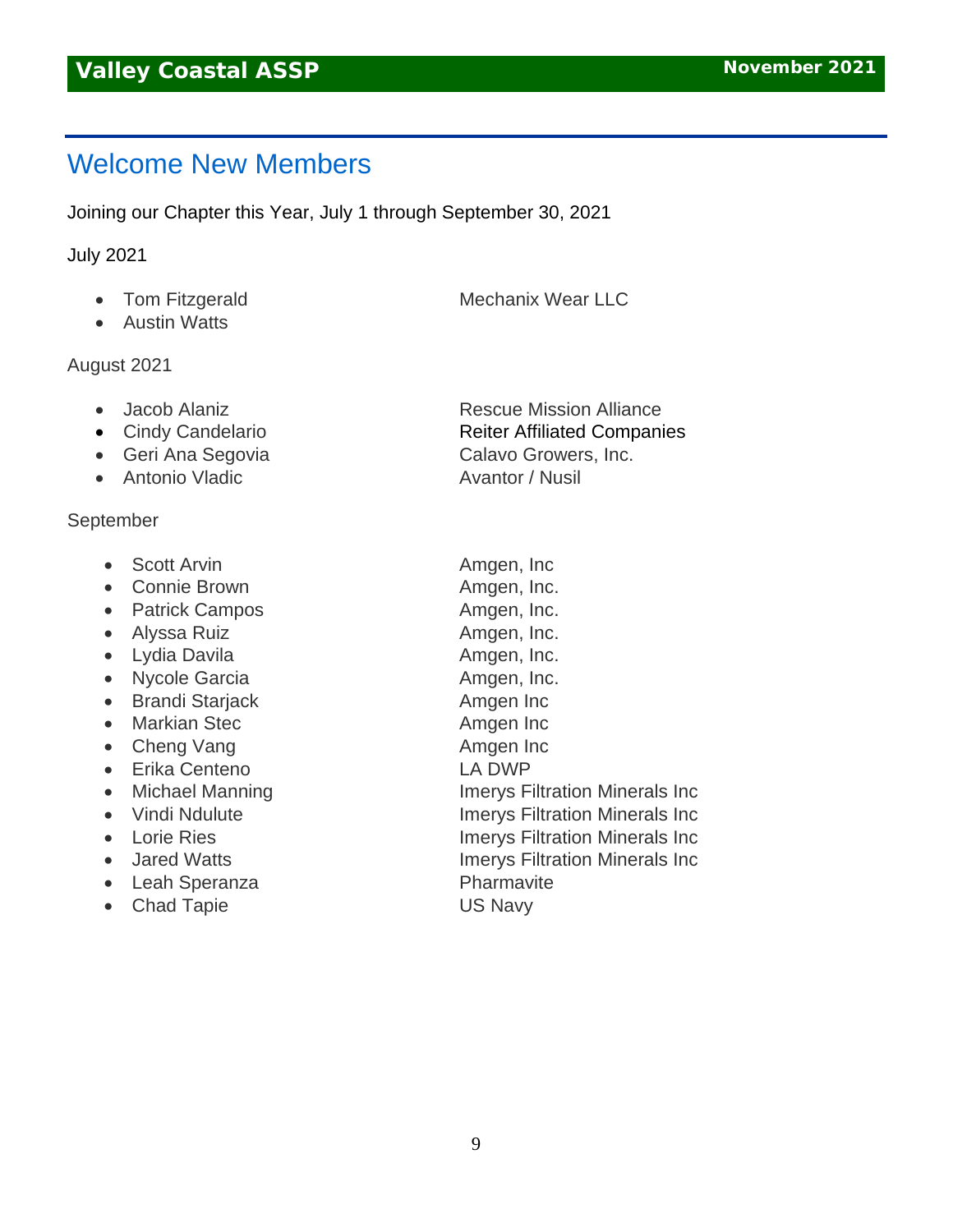## ASSP Member-Get-A-Member Program

Do you have friends, colleagues, and associated who would find value in ASSP membership? Tell them about ASSP by using our **[Refer-A-Friend Email Tool](https://www.assp.org/membership/member-get-a-member)**.

The more of your friends who join as full members, the more you get rewarded.

| <b>REFER</b><br>$\overline{2}$                           | <b>REFER</b> | <b>REFER</b><br>6 |   |
|----------------------------------------------------------|--------------|-------------------|---|
| <b>FREE On-</b><br><b>Demand</b><br>Webinar              | X            | X                 | X |
| FREE 1-<br>Year<br><b>Membership</b><br><b>Extension</b> |              | X                 | X |
| <b>FREE \$50</b><br><b>Amazon Gift</b><br>Card           |              |                   | X |

*You've experienced the many benefits of belonging to the American Society of Safety Professionals. Invite your colleagues to join and help them connect with a community of great people who provide great resources.*